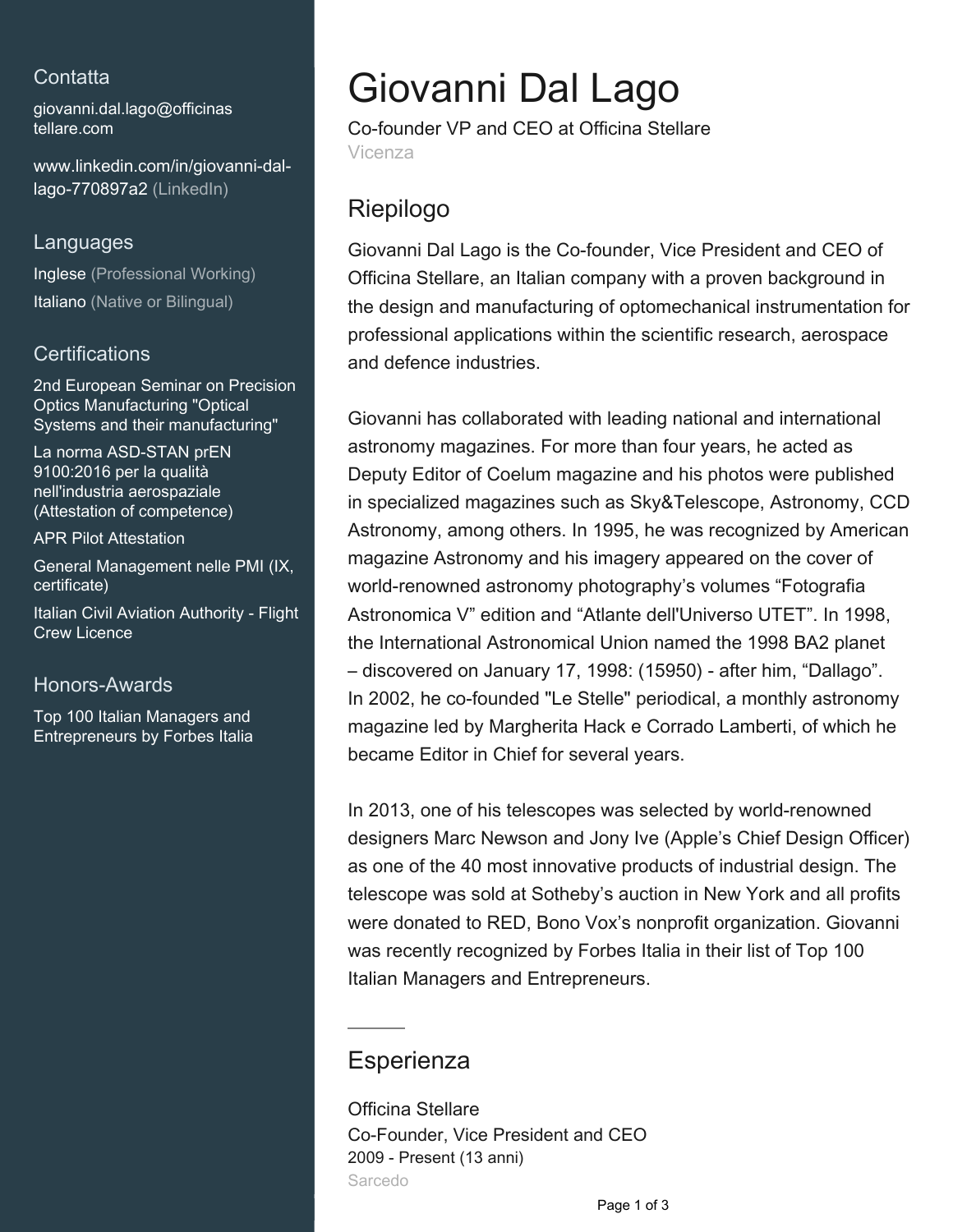Dynamic Optics President Of The Board Of Directors dicembre 2020 - Present (1 anno 6 mesi) Padova, Veneto, Italia

**ThinkQuantum** Member of the Board of Directors giugno 2021 - Present (1 anno)

Co.Si.Mo. (Consorzio Aerospaziale e Cosmonautico) Aerospace Innovation and Research AIR Member of the Board dicembre 2021 - Present (6 mesi)

Università degli Studi di Padova Member of Gruppo per l'accreditamento e la valutazione del Corso di Laurea in Astronomia gennaio 2020 - Present (2 anni 5 mesi)

Astrotech s.r.l. Co-Founder & CEO 2001 - 2009 (8 anni) Vicenza, Italia

Le Stelle mensile Co-Founder & Editor in Chief 2002 - 2006 (4 anni) Vicenza, Italia

Coelum Astronomia Deputy Editor 1998 - 2002 (4 anni) Vicenza, Italia

## Formazione

ITC Aulo Ceccato Diploma di Geometra